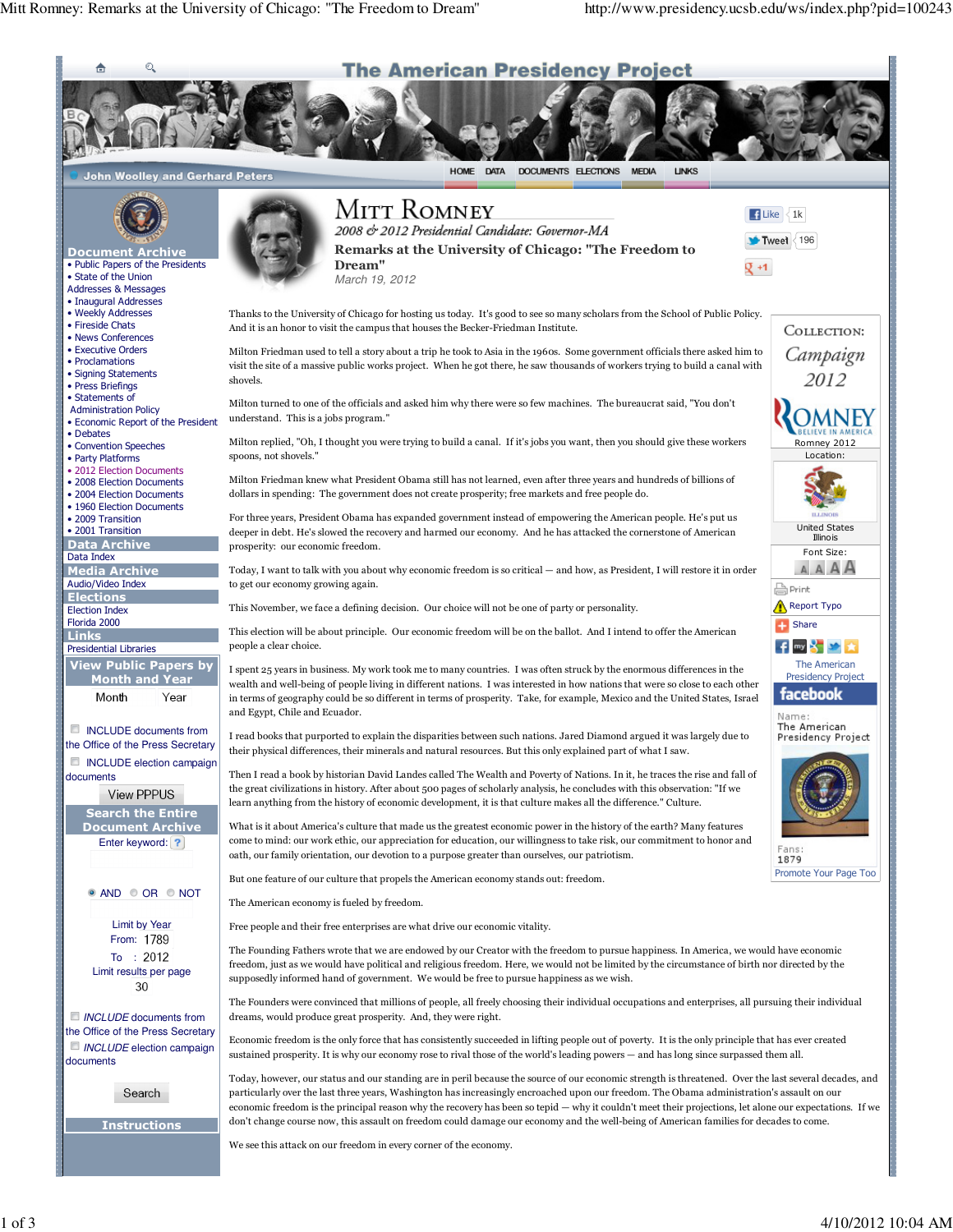You can search the Public Papers in two ways:

## **1. Search by Keyword and Year**

You can search by keyword and choose the range of years within your search by filling out the boxes under Search the Public **Papers** 

**2. View by Month and/or Year** Select the month and/or year you would like information about and press View Public Papers. Then choose a Public Paper and the page will load for you.

Search Engine provided by the Harry S. Truman Library. Our thanks to

Jim Borwick and Dr. Rafee Che Kassim at Project Whistlestop for critical assistance in the implementation of the search function, and to Scott Roley at the Truman Library for facilitating this collaboration.

Let's start with taxes. By their very nature, they reduce our freedom. Their only role in a free economy should be to fund services that are absolutely essential, such as national security, education, and the care of those who cannot care for themselves.

And, yet, President Obama has proposed raising the marginal tax rate from 35% to 40%. He has proposed special breaks for his favorite industries, further increases for businesses he dislikes, and endless credits and subsidies intended to shape our behavior in this society. Think for a moment about what that does to the freedom to start a business or grow an enterprise.

Last week, I spoke with an entrepreneur in St. Louis. He and his son make amplifiers for electric guitars, but they recently had to lay off their other two employees. He said that, by his calculation, government takes 65% of what his business earns. President Obama wants to take even more.

If you invest your savings in a new business and are one of the fortunate few who see success — and make a profit — President Obama wants to take 40% of it. And then add to that the payroll tax, the gas tax, and state and city income, property, and excise taxes. And then factor in the regulatory burdens, whose costs far exceed the total of all income tax payments. Pretty soon, those taxes and costs add up. Businesses shut down. Jobs disappear. Entrepreneurs decide it's too risky and too costly to invest and to hire.

Dodd-Frank is another example. It's an 848-page behemoth that will be followed by thousands and thousands of pages of new regulations. Regulations are necessary. But burdensome regulations serve only to restrict freedom and imperil enterprise. The victims of those regulations are not nameless, faceless banks. They're the employees, the business owners, and the customers who rely on those financial institutions.

This administration's burdensome regulations are even invading the freedom of everyday Americans. Mike and Chantell Sackett run a small business in Idaho. They saved enough money to buy a piece of property and build a modest home on it. But days after they broke ground, an EPA regulator told them to stop digging. The EPA said they were building on a wetland. But the Sacketts' property isn't on the wetlands register. It sits in a residential area.

Nevertheless, the EPA wouldn't let them appeal the decision. It told the Sacketts they weren't allowed to go to court. An unelected government bureaucrat robbed them of their freedom.

They were given no recourse, no remedy. They could do what the EPA wanted, or they could risk millions of dollars in fines.

Under President Obama, those same bureaucrats are insinuating themselves into every corner of the economy. They prevent drilling rigs from going to work in the Gulf. They keep coal from being mined. They impede the reliable supply of natural gas. They even tell farmers what their 15-year-old sons and daughters can and can't do on the family farm.

Will Rogers famously said, "This country has come to feel the same when Congress is in session as we do when the baby gets hold of a hammer. It's just a question of how much damage he can do with it before you can take it away from him."

Will Rogers was concerned about the damage Congress could do. But today, our freedom is never safe — because unelected, unaccountable regulators are always on the prowl. And under President Obama, they are multiplying like proverbial rabbits. The number of federal employees has grown by 140,000 under this president.

Those regulators do a lot of damage. For every regulation, there are unintended consequences, underestimated costs, and unwanted influence from special interests. And, of course, the bureaucratic impulse is to make more rules, never to reduce them. All those regulations erode our freedom and stifle prosperity.

Now, the Obama assault on economic freedom is not limited to actions against individuals and enterprises; it extends to its intrusion upon the free marketplace itself. When government rather than the market routinely selects the winners and losers, enterprises cannot predict their prospects, and free enterprise is replaced with crony capitalism.

Solyndra, Ener1, Fisker, and Tesla are examples. When the government invested \$500 million in Solyndra, you can imagine that scores of other solar energy entrepreneurs and enterprises either lost their investors or failed to find any. When the NLRB tried to shut down Boeing's plant in South Carolina, it sent a signal dissuading businesses of all kinds from making similar investments in right to work states, limiting their freedom. When General Motors shares were directed to the UAW, political payback replaced the rule of law, and the rule of law is fundamental to economic freedom.

When the heavy hand of government replaces the invisible hand of the market, economic freedom is the inevitable victim.

For centuries, the American Dream has meant the opportunity to build something new. Some of America's greatest success stories are of people who started out with nothing but a good idea and a corner in their garage. Too often today, Americans look at what it takes to start a business and they don't see promise and opportunity. They see government standing in their way.

The real cost isn't just the taxes paid and money spent complying with the rules. It's the businesses that are never started, the ideas that are never pursued, the dreams that are deferred.

We once built the interstate highway system and the Hoover Dam. Today, we can't even build a pipeline.

We once led the world in manufacturing, exports, and infrastructure investment. Today, we lead the world in lawsuits.

Labor unions once served as a symbol of worker rights, fair treatment, and a growing middle class. Today, they too often represent the worst of special interests and crony capitalism.

But, now, after spending three years attacking business, President Obama hopes to erase his record with a speech. In a recent address, he said that, "We are inventors. We are builders. We are makers of things. We are Thomas Edison. We are the Wright Brothers. We are Bill Gates. We are Steve Jobs."

The reality is that, under President Obama's administration, these pioneers would have found it much more difficult, if not impossible, to innovate, invent, and create.

Under Dodd-Frank, they would have struggled to get loans from their community banks.

A regulator would have shut down the Wright Brothers for their "dust pollution."

And the government would have banned Thomas Edison's light bulb. Oh yeah, Obama's regulators actually did just that.

Every great innovation, every world-changing business breakthrough begins with a dream. And nothing is more fragile than a dream. It is essential to the genius of America that we have developed a culture that nurtures these dreams and dreamers, that honors them and, yes, rewards them.

There has always been something uniquely brilliant about America. I don't believe this President understands this fundamental secret of America. And